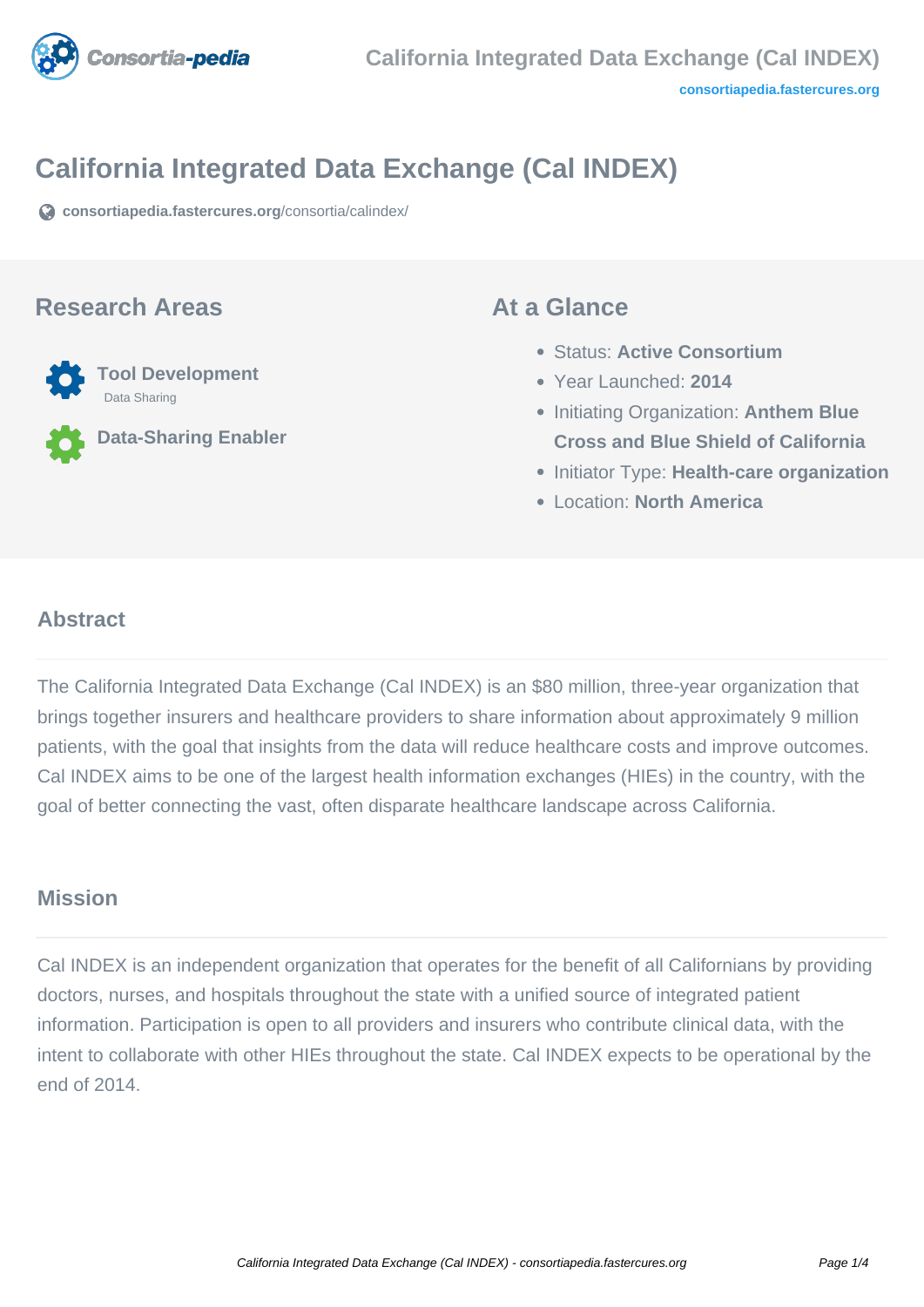

# **Consortium History**

Cal INDEX is an independent, not-for-profit organization formed in August 2014 by Blue Shield of California and Anthem Blue Cross to address the major unmet medical need for a statewide HIE.

### **Structure & Governance**

Cal INDEX is governed by a five-member Board of Directors with an independent management team reporting to the Board.

#### **Financing**

Blue Shield of California and Anthem Blue Cross provided \$80 million in seed funding to cover Cal INDEX's operating costs for its first three years. After these three years, the financial plan is to have participating providers and insurers pay subscription fees.

#### **Patent Engagement**

The Board of Directors has an unfilled position for a consumer representative.

 If a patient's healthcare provider or health plan participates in Cal INDEX, then that patient will likely be enrolled in Cal INDEX and eligible for its benefits. Any patient of a participating provider or member of a participating health plan who does not want his or her health information shared on the exchange can choose not to participate in Cal INDEX. No healthcare provider participating in Cal INDEX will deny medical care to a patient who chooses not to participate, and insurance eligibility will not be affected by the choice to participate or not participate.

#### **Data Sharing**

The database housing patient data will be overseen by Orion Health, an independent eHealth software company. The information will be used only for clinical purposes. Academic research institutions can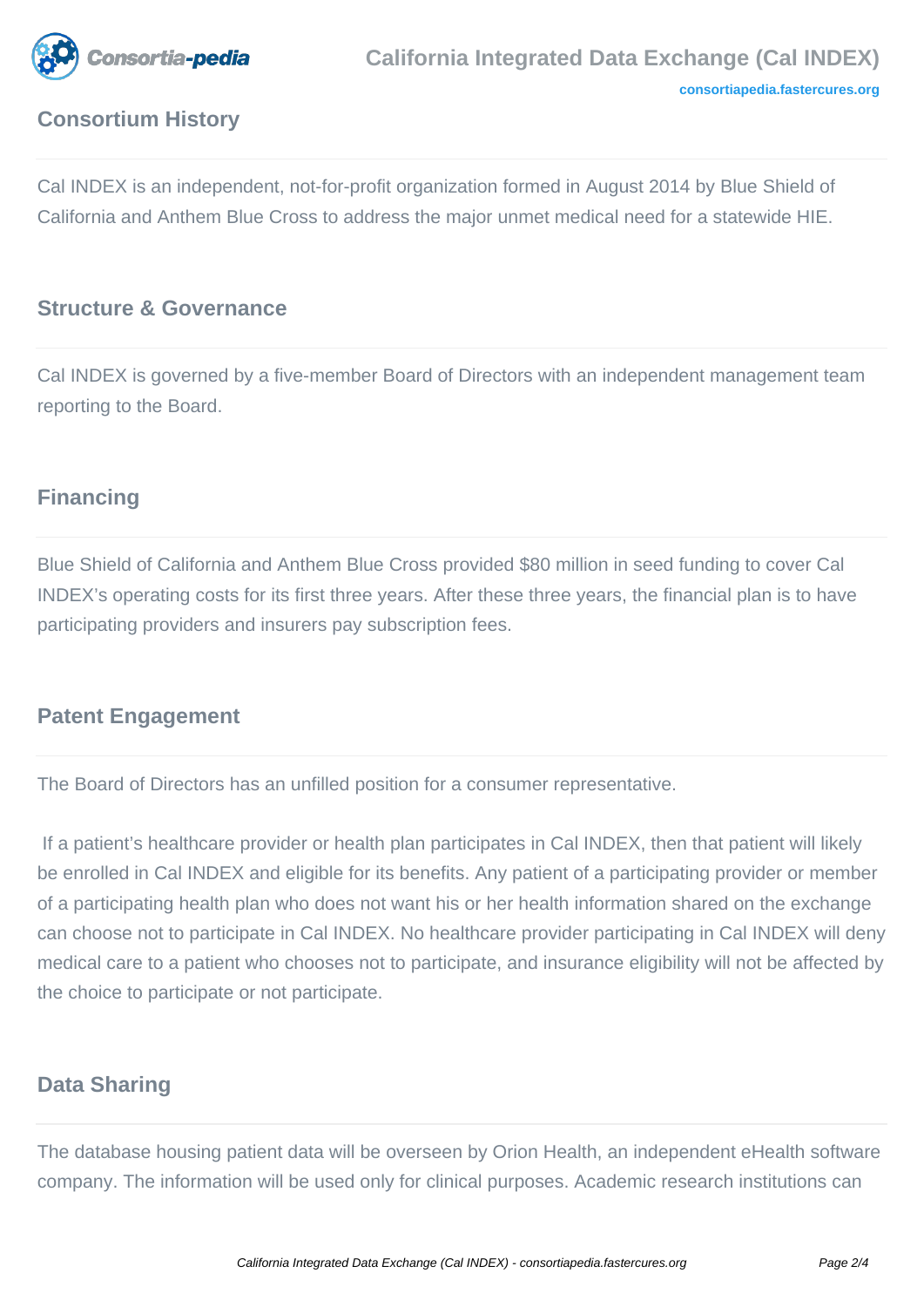

apply to use the Cal INDEX de-identified data for research to benefit the public good, such as population health initiatives.

 Cal INDEX plans to launch in 2014 with approximately 9 million health information records from combined members of Dignity Health and Blue Shield of California and Anthem Blue Cross. Cal INDEX is open to any health data contributor. Cal INDEX will establish a bi-directional data interface with providers to exchange data with EMRs and other hospital and office-based systems.

 Cal INDEX intends to encourage healthcare technology innovation by sharing technology standards that will allow others to create innovative offerings that will work with the Cal INDEX platform.

 Cal Index's data-sharing capabilities are built on the recommendations regarding privacy and security of patient data by the California Office of Health Information Integrity, consumer groups, and regional HIEs that have done considerable work to establish guidelines around patient consent. Cal INDEX plans to have a chief privacy officer and full privacy and security policies/standards in place when it is operational.

 For researchers, Cal INDEX offers access to one of the largest health data repositories in the world. Academic research institutions and other third-party organizations may use Cal INDEX de-identified data for research to benefit the public good, such as population health initiatives. Research will abide by scientific principles and will be managed through an Institutional Review Board (IRB) or equivalent process. This access will be carefully managed and monitored to ensure alignment with the Cal INDEX goals.

 For health information technology entrepreneurs, Cal INDEX offers shared technology standards that can be used to create innovative offerings that will work with the Cal INDEX platform.

 For health plans, Cal INDEX offers (a) access to integrated payer/provider data sets on their members and (b) integrated patient data that enable accountable care organizations, patient-centered medical homes, and other innovative care delivery models to develop differentiating advanced analytics.

## **Impact/Accomplishment**

The official launch of the data platform is scheduled for the end of 2014.